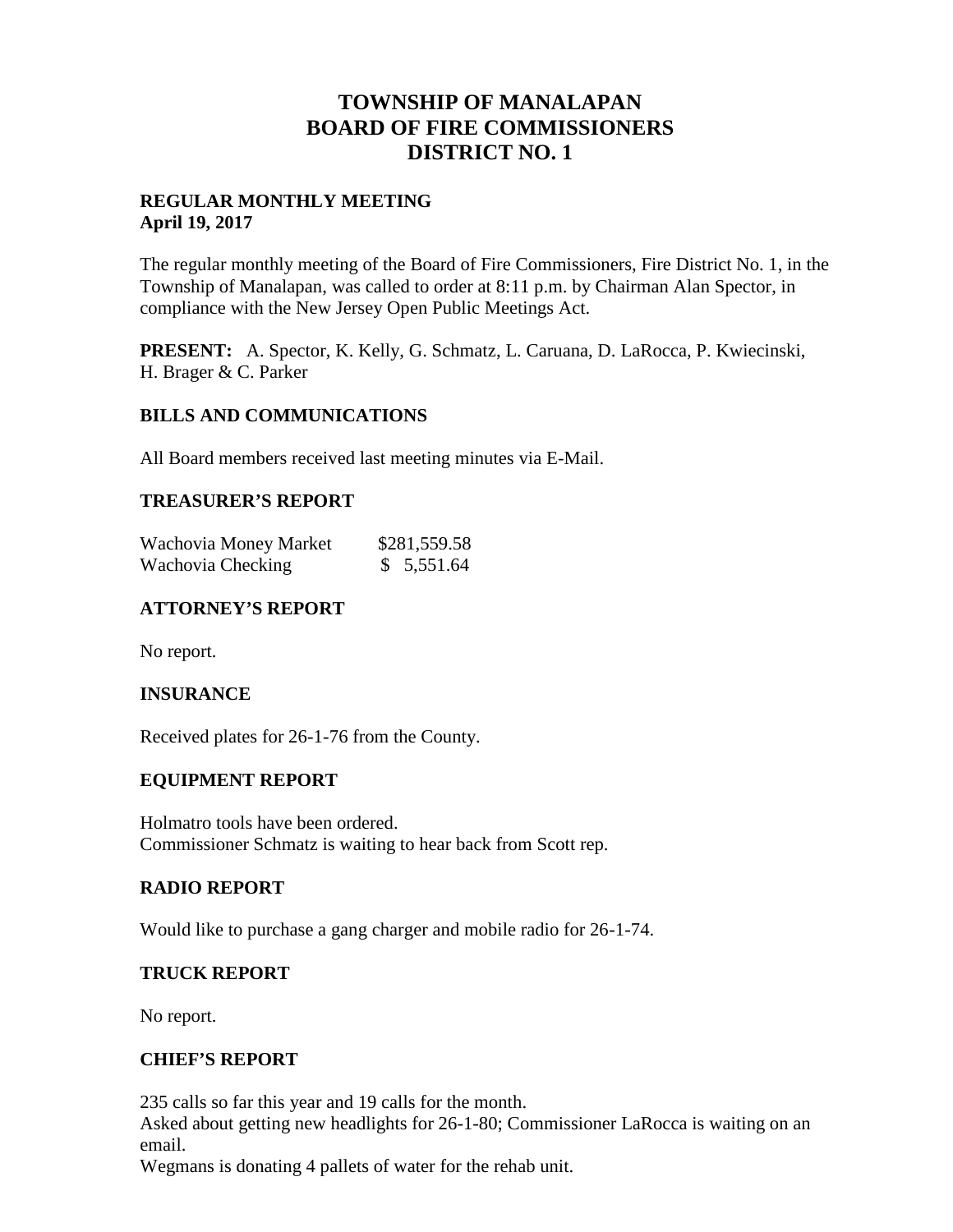Rehab unit is back from Earle.

## **ASSOCIATION REPORT**

Received updated Witmer bill. Cost to repair door at Satellite is \$2,029. Purchased helmets for upcoming event for \$77.

## **TRUSTEES' REPORT**

No report.

## **OLD BUSINESS**

See attached.

## **NEW BUSINESS**

Commissioner Schmatz made a motion to pay all vouchers; this was seconded by Commissioner LaRocca. All voted aye.

Commissioner Schmatz made a motion for \$3,852.75 to Witmer for various uniforms and brass; this was seconded by Commissioner LaRocca. All voted aye.

Commissioner Kelly made a motion for \$585 to purchase a gang charger for 26-1-74; this was seconded by Commissioner Spector. All voted aye.

New truck is at Fire & Safety.

Commissioner Spector made a motion for \$80 to purchase plastic helmets; this was seconded by Commissioner Schmatz. All voted aye.

Commissioner Spector made a motion not to exceed \$500 to purchase fire prevention material; this was seconded by Commissioner LaRocca. All voted aye.

Commissioner Schmatz made a motion for \$1,500 to purchase grave markers for deceased Commissioners; this was seconded by Commissioner Caruana. All voted aye.

Commissioner LaRocca made a motion for \$1,400 to purchase a mobile radio for 26-1-74; this was seconded by Commissioner Kelly. All voted aye

Meeting opened to the public at 9:08 P.M.

A motion was made by Commissioner Spector to adjourn; it was seconded by Commissioner Kelly and all voted aye.

Meeting adjourned at 9:10 P.M.

Respectfully submitted, Kenneth Kelly, Clerk